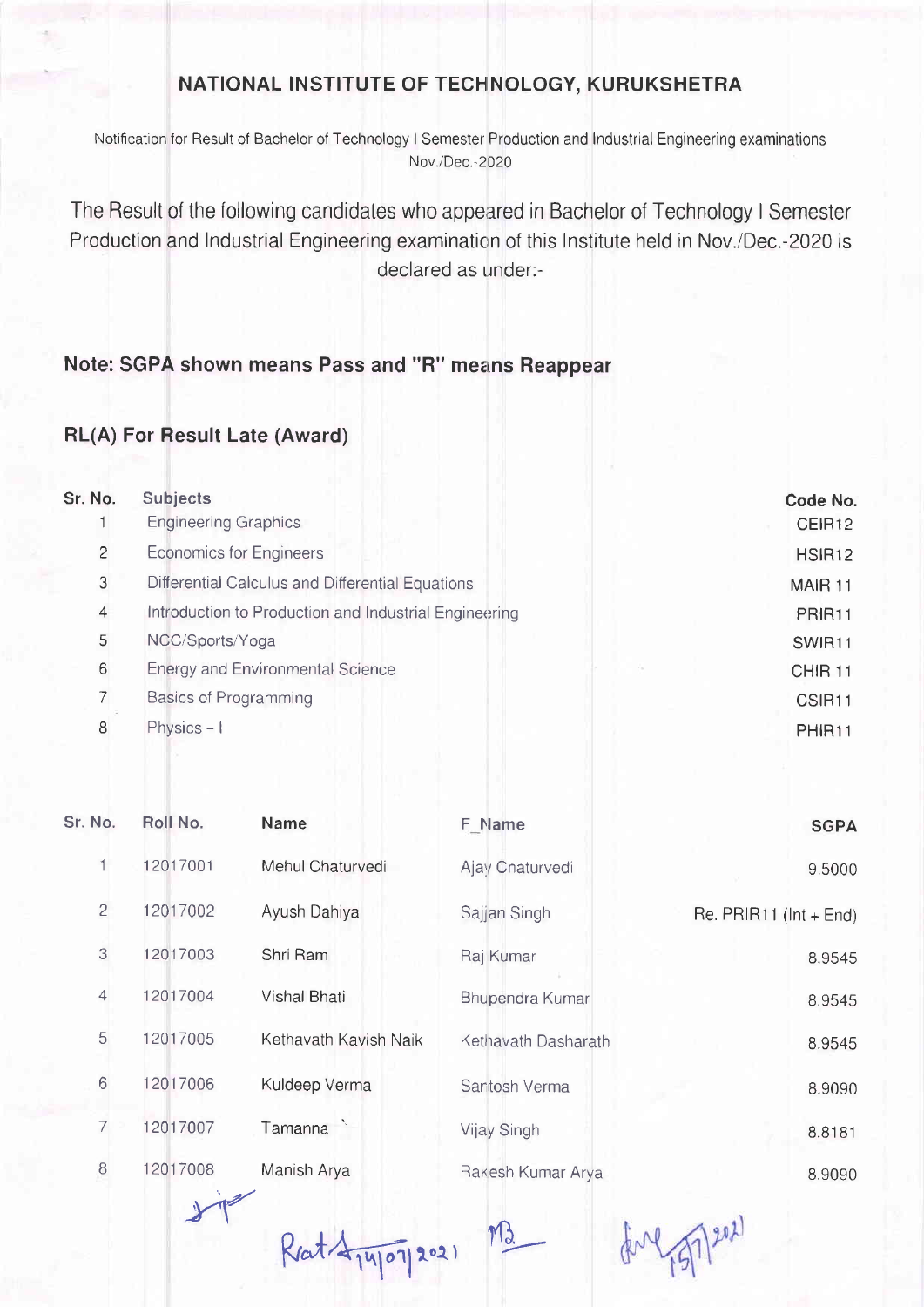| Sr. No. |                  | Roll No. | <b>Name</b>            | F Name                        | <b>SGPA</b>      |
|---------|------------------|----------|------------------------|-------------------------------|------------------|
|         | $\boldsymbol{9}$ | 12017009 | Boddeti Kasi Viswanath | Boddeti Rama<br>Gowreswararao | 9.1818           |
|         | 10               | 12017010 | Lakshay Kumar          | Jitendra Singh                | 9.5000           |
|         | 11               | 12017011 | Samiksha               | Anil Kumar                    | 9.5000           |
|         | 12               | 12017012 | Gaurav Mishra          | Shankar Dutt Mishra           | 9.6818           |
|         | 13               | 12017013 | Vikash Kumar           | Samraj Prajapat               | 9.0000           |
|         | 14               | 12017014 | Swasti Verma           | Sanjeev Verma                 | 9.6818           |
|         | 15               | 12017015 | Mohit Kumar            | Ajay Kumar                    | 9.1818           |
|         | 16               | 12017016 | Harsh Dhama            | Kamal Singh                   | 9.3636           |
|         | 17               | 12017017 | Gyanesh                | Suresh Pal Saini              | 9.5000           |
|         | 18               | 12017018 | Kunal Sehgal           | Chander Shekhar               | 9.5909           |
|         | 19               | 12017019 | Himanshu               | Ramesh Kumar                  | 8.6818           |
|         | 20               | 12017020 | Saurabh Yadav          | <b>Bhupendra Pratap</b>       | 9.0454           |
|         | 21               | 12017021 | Suraj                  | Rajveer                       | 9.3181           |
|         | 22               | 12017022 | Aasif                  | Tahir Khan                    | 8.9090           |
|         | 23               | 12017023 | Vivek Chaudhary        | Radha Raman Chaudhary         | 9.2272           |
|         | 24               | 12017024 | Edi Sai Priyanka       | E Malleswara Rao              | 8.7727           |
|         | 25               | 12017025 | Vijay Laxmi            | Rajesh Kumar                  | 9.7727           |
|         | 26               | 12017026 | Hardik Kundra          | Manish Kundra                 | 8.5454           |
|         | 27               | 12017027 | Harsh Kumar            | Rishi Kumar                   | 9.6363           |
|         | 28               | 12017028 | Pemmaka Srujana        | P Kesava Reddy                | 9.5454           |
|         | 29               | 12017029 | <b>Toran Singh</b>     | Shiv Kumar Saini              | 9.4545           |
|         | 30               | 12017030 | Kritika Agrawal        | Girish Kumar Agrawal          | 9.7272           |
|         | 31               | 12017031 | Megha Bagaria          | Bhagirath Bagaria             | 9.5909           |
|         | 32               | 12017032 | Yash Arora             | Rajnish Kumar                 | Re. PHIR11 (End) |
|         | 33               | 12017033 | Sourabh                | Rajbir                        | 9.2272           |

Rout 4/4/07/2021 MB due 75/7/2021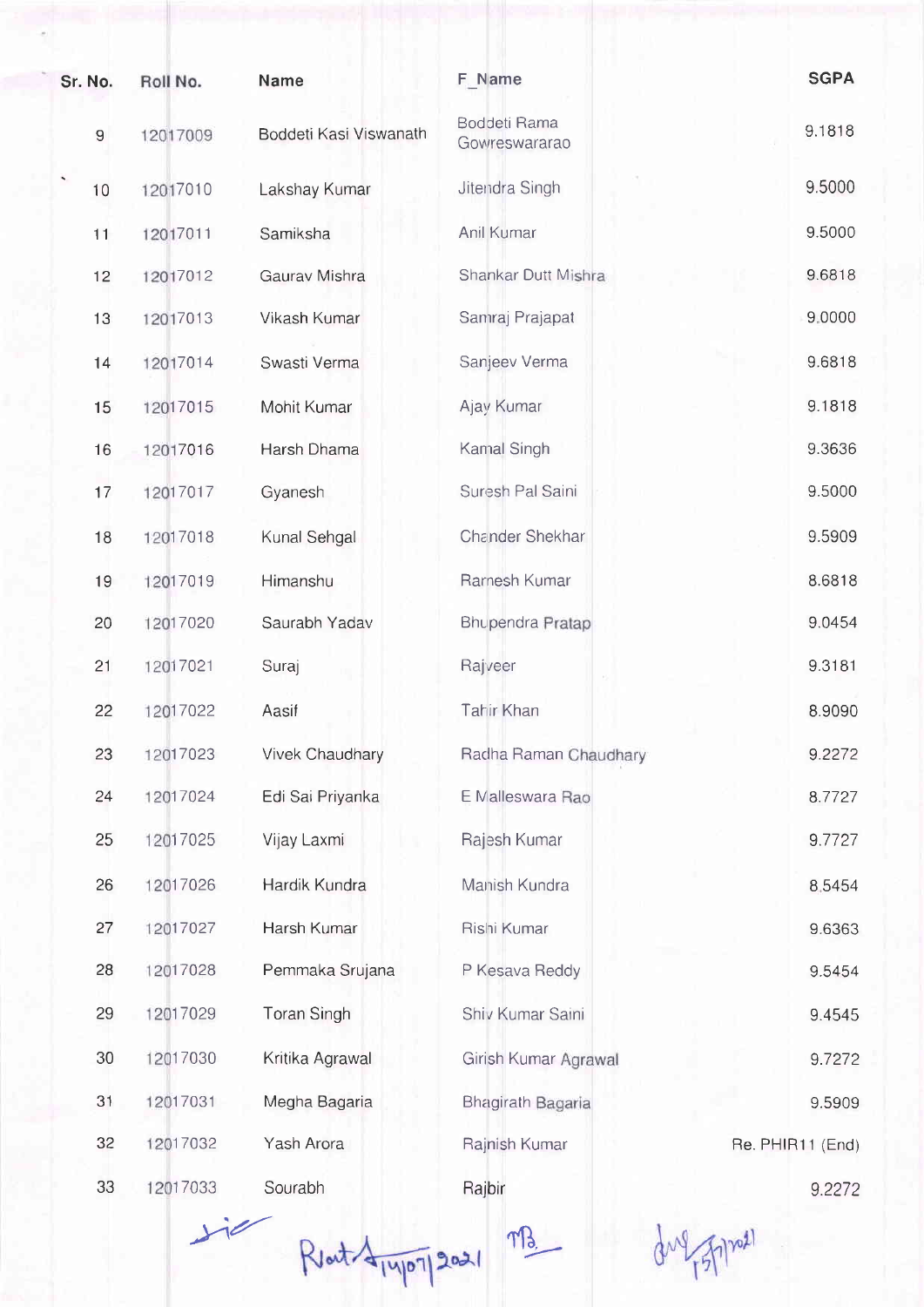| Sr. No. | Roll No. | <b>Name</b>          | F Name                | <b>SGPA</b>                                                               |
|---------|----------|----------------------|-----------------------|---------------------------------------------------------------------------|
| 34      | 12017034 | Puneet               | Rakesh Kumar          | 9.2272                                                                    |
| 35      | 12017035 | Shaik Ashwak         | Shaik Rai Saheb       | 9.4090                                                                    |
| 36      | 12017036 | Mayank               | Devendra Kumar        | 9.5454                                                                    |
| 37      | 12017037 | Mohit Pal            | Devendra Pratap       | 9.0909                                                                    |
| 38      | 12017038 | Garima Gupta         | Ashish Garg           | 9.8636                                                                    |
| 39      | 12017039 | Lakshita Jain        | Vijay Kumar           | 9.1363                                                                    |
| 40      | 12017040 | Anuj Bhimaniya       | Ramesh Chander        | 8.7727                                                                    |
| 41      | 12017041 | Saurav               | Devender Kumar        | 8.6818                                                                    |
| 42      | 12017042 | Raj Kumar Sahani     | Ganesh Kumar Sahani   | Re. CEIR12 ( $Int + End$ )<br>CSIR11 (Int + End) HSIR12<br>$ (Int + End)$ |
| 43      | 12017043 | Yash Sapra           | Deepak Kumar          | 9.0000                                                                    |
| 44      | 12017044 | Palthya Harika       | Palthya Harish        | 8.0909                                                                    |
| 45      | 12017045 | Anmol                | Sudhir Kumar          | 9.3181                                                                    |
| 46      | 12017046 | Deep Nagar           | Ravinder Nagar        | 9.0909                                                                    |
| 47      | 12017047 | Mubarik              | Farukh                | 9.0909                                                                    |
| 48      | 12017048 | A Akshai Kumar       | A S Anand             | 9.1363                                                                    |
| 49      | 12017049 | Shatakshi Chauhan    | Dushyant Kumar        | 9.5000                                                                    |
| 50      | 12017050 | Deepanshu Bhardwaj   | Har kesh              | 9.0909                                                                    |
| 51      | 12017051 | Srishti Garg         | Vipin Kumar Garg      | 9.6363                                                                    |
| 52      | 12017052 | Akash Mukherjee      | Nirmal Mukherjee      | 8.7727                                                                    |
| 53      | 12017053 | <b>Abhishek</b>      | Dharmpal              | 9.5909                                                                    |
| 54      | 12017054 | <b>Banoth Nikhil</b> | <b>Banoth Hussain</b> | 9.1363                                                                    |
| 55      | 12017055 | Gulrej Ansari        | Faruk Ansari          | 8.5909                                                                    |
| 56      | 12017056 | Sandeep Singh        | Sanjay Kumar Singh    | 9.3636                                                                    |
| 57      | 12017057 | Vikas Yadav          | Gopi Chand Yadav      | 8.5454                                                                    |
| 58      | 12017058 | Praveen Maurya       | Dinesh Chandra Maurya | 8.6363                                                                    |
|         |          |                      |                       |                                                                           |

 $R$  at  $\frac{1}{4\cdot1000}$  2021  $M_{\odot}$ 

due (5/12021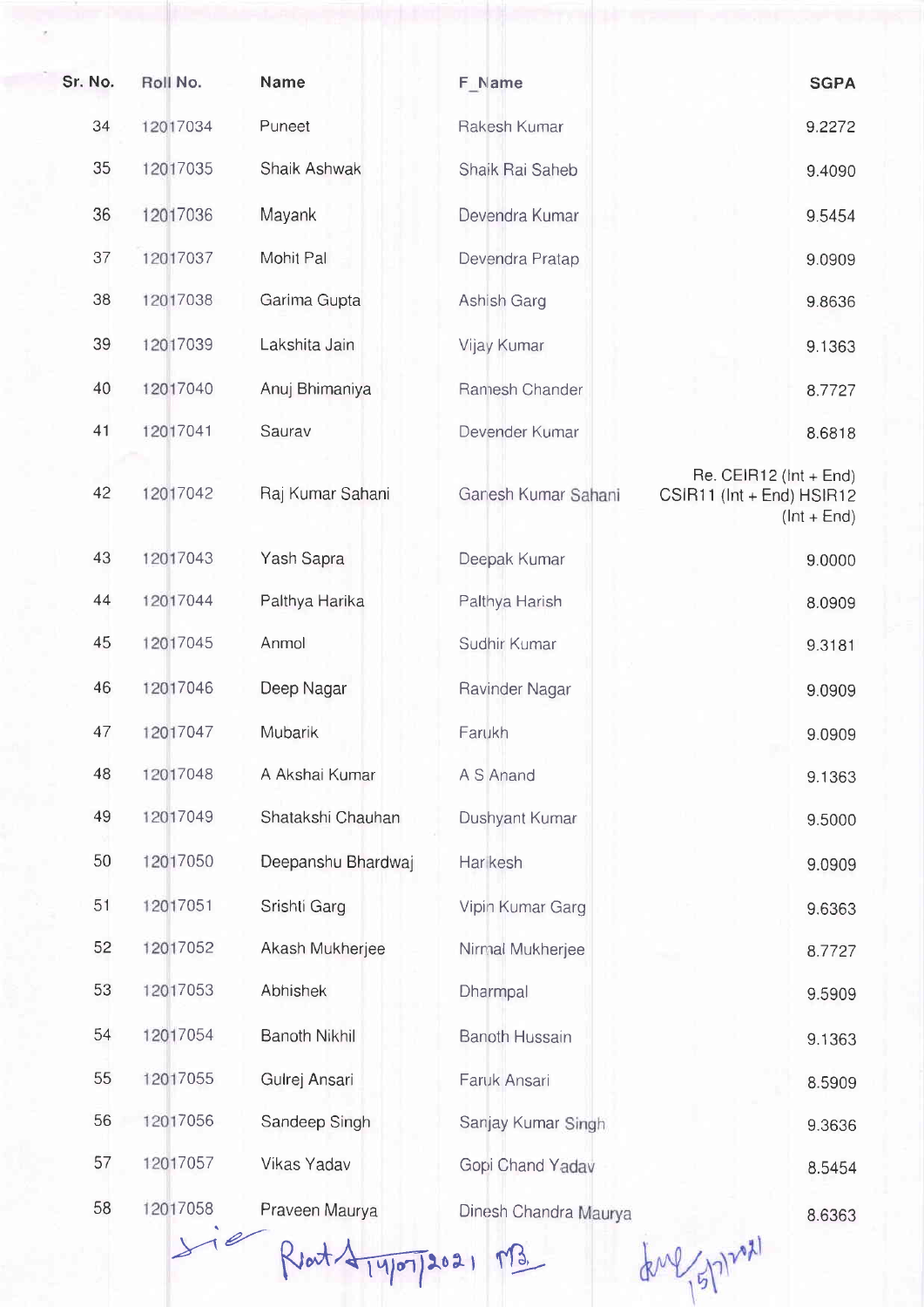| Sr. No. | Roll No. | Name                | F Name                   | <b>SGPA</b> |
|---------|----------|---------------------|--------------------------|-------------|
| 59      | 12017059 | Himanshu            | <b>Babulal</b>           | 9.3181      |
| 60      | 12017060 | Alka Godara         | Saravjit Singh           | 9.1363      |
| 61      | 12017061 | Jayant Thakur       | Nagendra Thakur          | 9.1818      |
| 62      | 12017062 | Swapnil Sahu        | Raj Kumar Sahu           | 9.5000      |
| 63      | 12017063 | Prince Saini        | <b>Balbir Saini</b>      | 9.0909      |
| 64      | 12017064 | Sahil Singh         | Surinder Kumar           | 8.3636      |
| 65      | 12017065 | Luxmi Devi          | Dinesh Kumar             | 7.5000      |
| 66      | 12017066 | Mritunjai Pandey    | Shashi Kant Pandey       | 9.5909      |
| 67      | 12017067 | Mohit               | Sanjeev Kumar            | 9.0909      |
| 68      | 12017068 | Ajaz Ahmad          | Mohammad Hakeem          | 8.9545      |
| 69      | 12017069 | Mohit Gupta         | Jainarayan Gupta         | 8.9090      |
| 70      | 12017070 | Jiyaa Prakash       | Ujjwal Prakash           | 9.1818      |
| 71      | 12017071 | <b>Bishakha Das</b> | <b>Bhakta Bandhu Das</b> | 9.3636      |
| 72      | 12017072 | Omshiv              | Devi Prakash             | 9.0909      |
| 73      | 12017073 | Aneesh Mohanty      | Dibya Prasana Mohanty    | 9.4090      |
| 74      | 12017075 | Kunal Upadhyay      | Ashok Kumar Sharma       | 9.1818      |
| 75      | 12017076 | Prachi Bharti       | Santosh Kumar Bharti     | 9.1818      |
| 76      | 12017077 | Akash Deshmukh      | Balasaheb Deshmukh       | 9.5000      |
| 77      | 12017078 | Piyush Meena        | Mahipal Singh Meena      | 9.0909      |
| 78      | 12017079 | Gopal Tripathi      | Ajay Kumar Tripathi      | 9.4545      |
| 79      | 12017080 | Shobha              | Chote Lal                | 8.4545      |
| 80      | 12017082 | Saurav Singh        | Yashnam Singh            | 9.4090      |
| 81      | 12017083 | Shivam Vekhande     | Rajendra Vekhande        | 9.4545      |
| 82      | 12017084 | Gulshan Kumar       | Dinesh Chand             | 9.0909      |
| 83      | 12017085 | Keshav Kumar Singh  | Dushyant Kumar Singh     | 9.1818      |
| 84      | 12017086 | Sarthak Gour        | Santosh Gour             | 9.3636      |
|         |          |                     |                          |             |

Rlat-Agyon 2021 MB

due 5/12021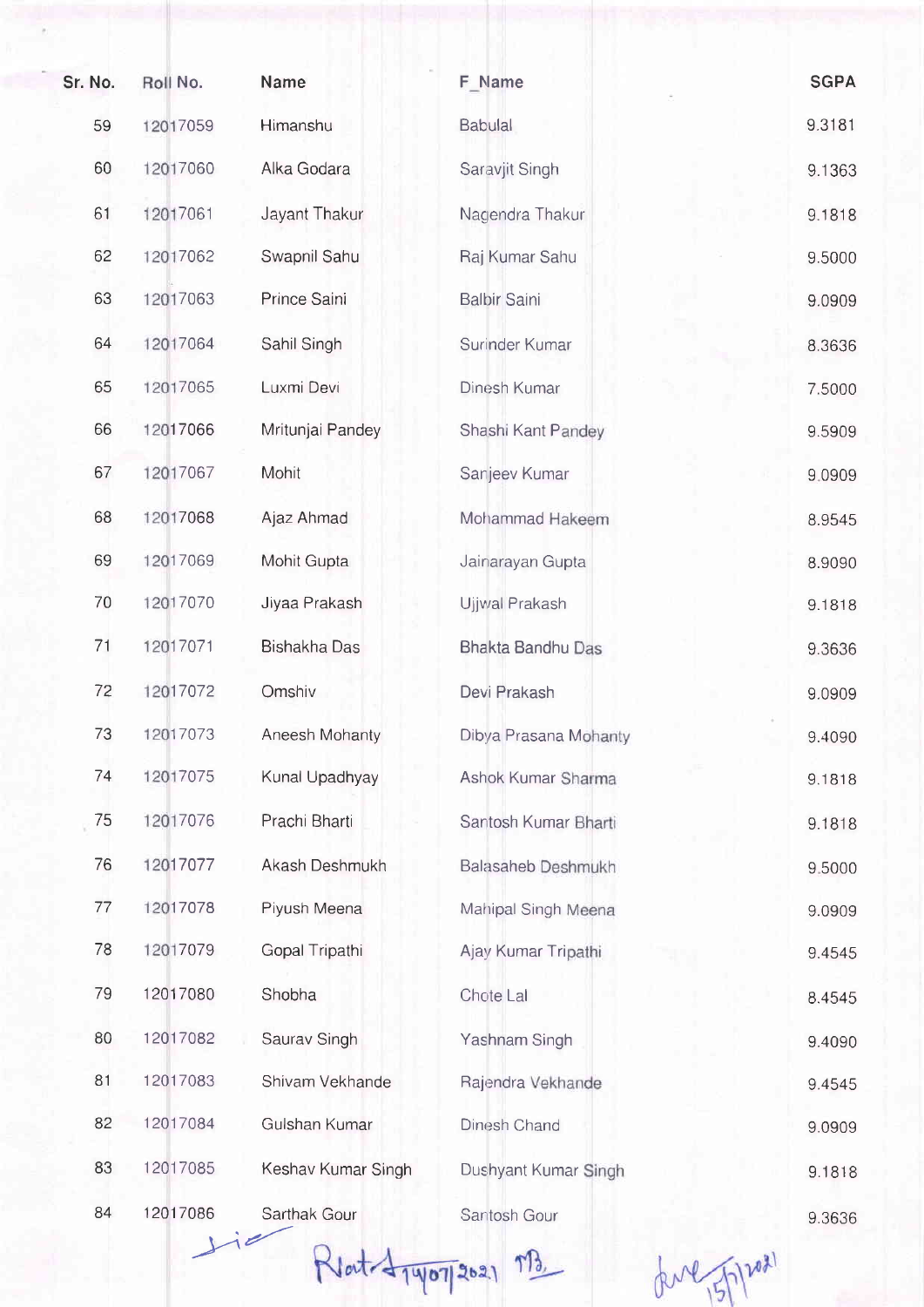| Sr. No. | Roll No. | <b>Name</b>               | F Name                          | <b>SGPA</b>                                            |
|---------|----------|---------------------------|---------------------------------|--------------------------------------------------------|
| 85      | 12017088 | Chaitanya Rustagi         | Amit Rustagi                    | 9.1363                                                 |
| 86      | 12017090 | Kamaldeep                 | <b>Ishwar Singh</b>             | 8.5909                                                 |
| 87      | 12017091 | Raghav Kanodia            | Dilip Kumar Kanodia             | 9.5454                                                 |
| 88      | 12017092 | Jadavath Akash Nayak      | Jadavath Mothilal               | 9.2272                                                 |
| 89      | 12017093 | Daksh                     | Paramvir Singh                  | 9.5454                                                 |
| 90      | 12017095 | Lavudya Bhanu Prasad      | Veeranna                        | 8.8181                                                 |
| 91      | 12017096 | Kalpana Kumari            | Banshi Lal                      | Re. $PRIR11$ ( $Int + End$ )                           |
| 92      | 12017097 | <b>Banoth Vamsi Nayak</b> | <b>Banoth Balaji</b>            | 8.6818                                                 |
| 93      | 12017098 | Harsh Nagra               | Karambir Singh                  | 9.0000                                                 |
| 94      | 12017100 | Lebaku Navanishan Reddy   | Lebaku Lakshminarayana<br>Reddy | 9.2272                                                 |
| 95      | 12017101 | Naved Ali                 | Noshad Ali                      | 8.9090                                                 |
| 96      | 12017103 | Rakhi Anand               | Rajesh Kumar Gupta              | 9.5454                                                 |
| 97      | 12017104 | Abhishek Budania          | Sharwan Kumar                   | 8.9545                                                 |
| 98      | 12017106 | Sunil Kumar Sonkar        | Kanhaiya Lal Sonkar             | 8.6818                                                 |
| 99      | 12017107 | <b>Banothu Saida</b>      | <b>Banothu Srinu</b>            | Re. CSIR11 ( $Int + End$ )<br>$HSIR12$ ( $Int + End$ ) |
| 100     | 12017108 | Ayush Kesarwani           | Manoj Kumar Kesarwani           | 9.0909                                                 |
| 101     | 12017109 | Kamal                     | Hanuman                         | 8.9545                                                 |
| 102     | 12017110 | Mohit Kumar Mondia        | Mohan Singh                     | 9.0454                                                 |
| 103     | 12017111 | Sandeep Singh             | Sadhu Ram                       | 9.5000                                                 |
| 104     | 12017112 | Devansh                   | Mukesh                          | 9.3181                                                 |
| 105     | 12017113 | Praveen Kumar             | Satyaveer Singh                 | 9.2272                                                 |
| 106     | 12017114 | Hritik Singh              | Indramani Singh                 | 9.4090                                                 |
| 107     | 12017115 | Yashika Kumar             | Sanjay Kumar                    | 9.0000                                                 |
| 108     | 12017117 | Dilkhush Patidar          | <b>Badrilal</b>                 | 8.7272                                                 |
| 109     | 12017118 | Kapil Singh Baghel        | <b>Bhupendra Singh Baghel</b>   | 9.5454                                                 |

Reat- Anyon 50-21 MB

dent 5/7/2081